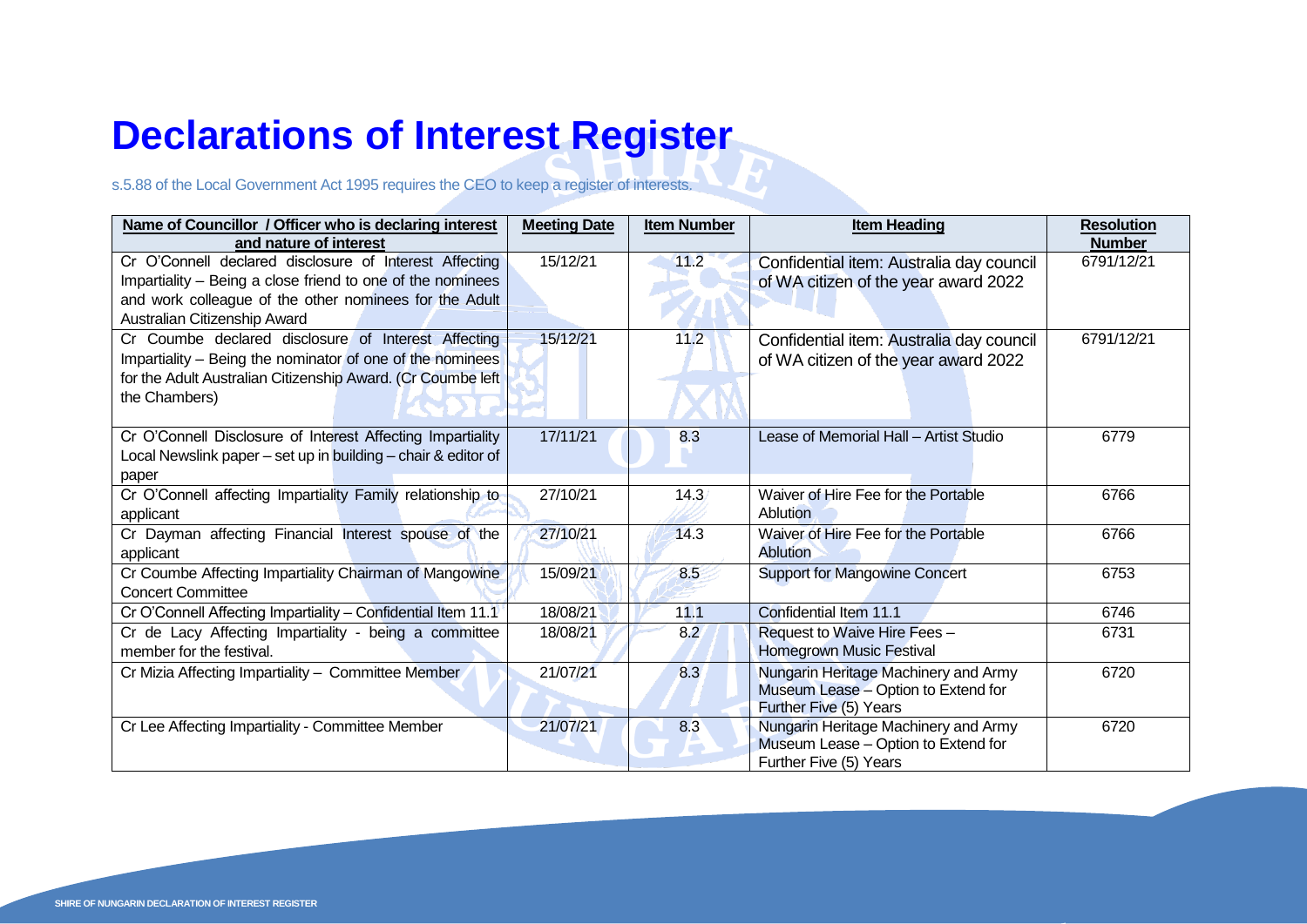| Cr Coumbe Affecting Impartiality - Chairman of the          | 21/07/21 | 8.3 | Nungarin Heritage Machinery and Army      | 6720 |
|-------------------------------------------------------------|----------|-----|-------------------------------------------|------|
| Museum                                                      |          |     | Museum Lease - Option to Extend for       |      |
|                                                             |          |     | Further Five (5) Years                    |      |
| Cr Dayman Financial Interest - Employee of Wheatbelt        | 21/07/21 | 8.1 | Sale of Wheatbelt Agcare Community        | 6718 |
| Agcare                                                      |          |     | <b>Support Services Inc (Vehicle)</b>     |      |
| Cr Coumbe Affecting Impartiality -Shire representative on   | 21/07/21 | 8.1 | Sale of Wheatbelt Agcare Community        | 6718 |
| the Agcare committee                                        |          |     | <b>Support Services Inc (Vehicle)</b>     |      |
| Cr Mizia Affecting Impartiality - Spouse works for Agcare   | 21/07/21 | 8.1 | Sale of Wheatbelt Agcare Community        | 6718 |
| and current drives the car in question                      |          |     | Support Services Inc (Vehicle)            |      |
| Cr Mizia Affecting Impartiality - Committee Member of the   | 16/06/21 | 8.1 | Local Roads and Community Infrastructure  | 6709 |
| Nungarin Heritage, Machinery & Army Museum                  |          |     | Program Phase 3                           |      |
| Cr de Lacy Affecting Impartiality- Shire Representative for | 16/06/21 | 8.1 | Local Roads and Community Infrastructure  | 6709 |
| the Community Resource Centre and Committee Member.         |          |     | Program Phase 3                           |      |
| Cr Dayman Affecting Impartiality -- Committee Member of     | 16/06/21 | 8.1 | Local Roads and Community Infrastructure  | 6709 |
| the Community Resource Centre                               |          |     | Program Phase 3                           |      |
| Cr O'Connell Affecting Impartiality- Committee member of    | 16/06/21 | 8.1 | Local Roads and Community Infrastructure  | 6709 |
| the Nungarin Community Resource Centre, Chair of the        |          |     | Program Phase 3                           |      |
| Nungarin Newslink using the Memorial Hall                   |          |     |                                           |      |
| Cr Coumbe Affecting Impartiality - Chairman of the          | 16/06/21 | 8.1 | Local Roads and Community Infrastructure  | 6709 |
| Nungarin Heritage, Machinery & Army Museum                  |          |     | Program Phase 3                           |      |
| Cr Lee Affecting Impartiality - Committee Member of the     | 19/05/21 | 98  | Request for Donations from The Nungarin   | 6697 |
| Nungarin Golf Club.                                         |          |     | Golf Club, Nungarin Panthers Netball Club |      |
|                                                             |          |     | and Nungarin Panthers Hockey Club         |      |
| Cr Dayman Affecting Impartiality - Scorer / Timekeeper      | 19/05/21 | 91  | Request for Donations from The Nungarin   | 6697 |
| for Netball Club, Treasurer for Golf Club                   |          |     | Golf Club, Nungarin Panthers Netball Club |      |
|                                                             |          |     | and Nungarin Panthers Hockey Club         |      |
| Cr O'Connell Affecting Impartiality - Life member           | 19/05/21 | 9.1 | Request for Donations from The Nungarin   | 6697 |
| Nungarin Hockey Club, Member Nungarin Golf Club,            |          |     | Golf Club, Nungarin Panthers Netball Club |      |
| Member of Nungarin Bowling Club.                            |          |     | and Nungarin Panthers Hockey Club         |      |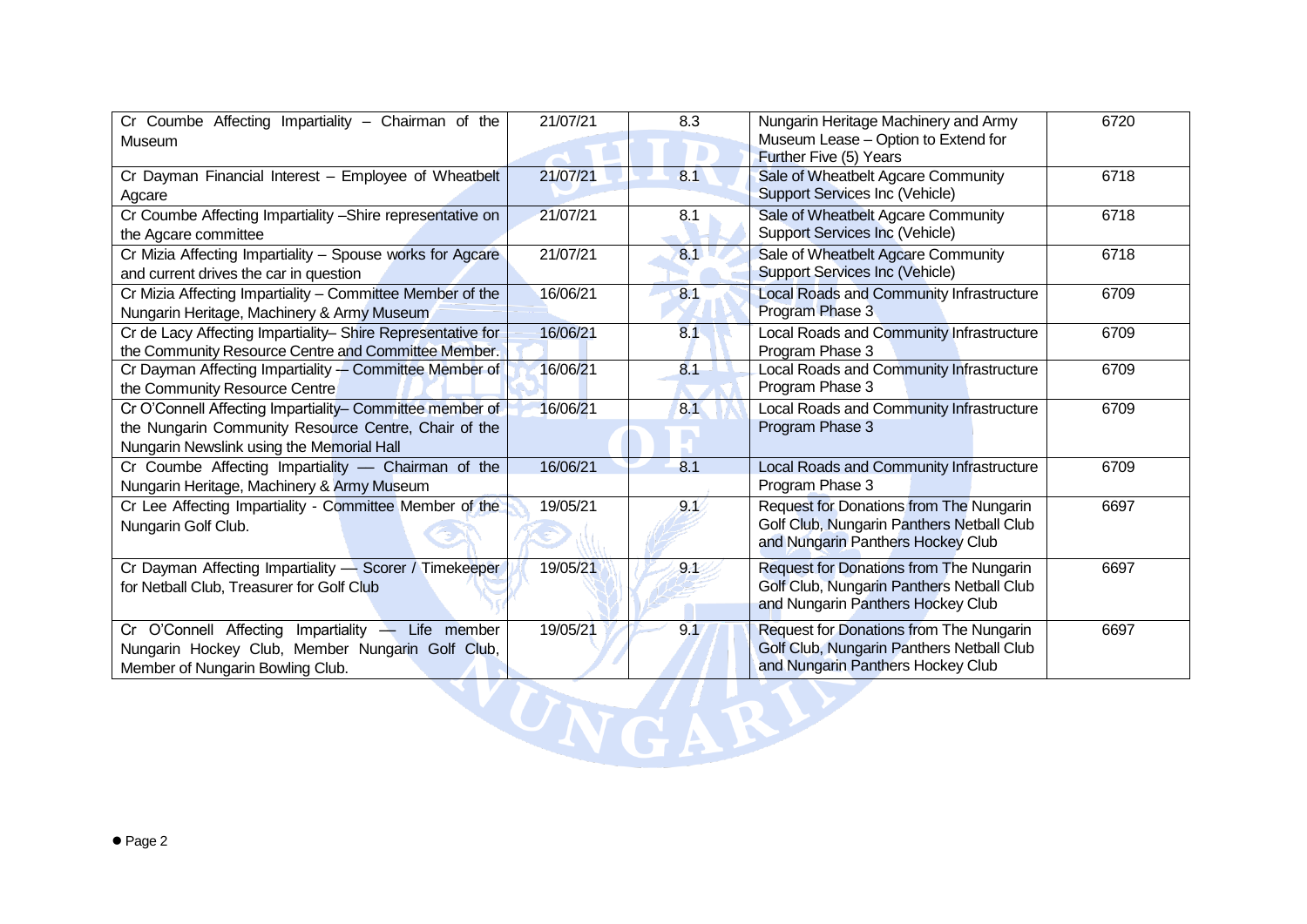| Cr O'Connell Disclosure affecting Impartiality being a<br>committee member of the Community Resource.                                              | 21/04/21   | 10.1  | Repair and Restoration of the<br>Nungarin Post Office on Lot 15<br>Railway Avenue Nungarin. | 6689 |
|----------------------------------------------------------------------------------------------------------------------------------------------------|------------|-------|---------------------------------------------------------------------------------------------|------|
| Cr O'Connell Disclosure affecting Impartiality being a<br><b>Board Member of CEACA</b>                                                             | 21/04/21   | 10.3  | <b>CEACA Membership Consideration for</b><br>2021/22 Financial Year                         | 6691 |
| Cr Dayman Disclosure affecting Impartiality being a<br>committee member of the Community Resource.                                                 | 21/04/21   | 10.1  | Repair and Restoration of the<br>Nungarin Post Office on Lot 15<br>Railway Avenue Nungarin  | 6689 |
| Cr de Lacy Disclosure affecting Impartiality being the<br>Shire Representative on the Committee.                                                   | 21/04/21   | 10.1  | Repair and Restoration of the<br>Nungarin Post Office on Lot 15<br>Railway Avenue Nungarin  | 6689 |
| Cr de Lacy declared an interest affecting impartiality in<br>item 10.1, being a Shire representative at the CRC,<br>connected with the Post Office | 17/03/2021 | 10.1  | Budget Amendment - Complete Capital<br>Projects                                             | 6685 |
| Cr Dayman declared an interest affecting impartiality in<br>item 10.1, being a committee member of the CRC and<br>also being an employee of Agcare | 17/03/2021 | 10.1  | <b>Budget Amendment - Complete Capital</b><br>Projects                                      | 6685 |
| Cr Coumbe declared an interest affecting impartiality in<br>item 10.1, being the Chairman of the museum.                                           | 17/03/2021 | 10.1  | Budget Amendment - Complete Capital<br>Projects                                             | 6685 |
| Cr Lee declared an interest affecting impartiality in item<br>10.1, being a committee member of the museum                                         | 17/03/2021 | 10.1  | <b>Budget Amendment - Complete Capital</b><br><b>Projects</b>                               | 6685 |
| Cr Mizia declared a proximity interest being a tenant at the<br>property.                                                                          | 17/03/2021 | 10.1  | <b>Budget Amendment - Complete Capital</b><br>Projects                                      | 6685 |
| Cr O'Connell declared an interest affecting impartiality -<br>being a board member of CEACA and the Shire of<br>Nungarin Representative            | 17/02/2021 | 8.4.3 | Request for rates exemption - Central<br>East Aged Care Alliance Incorporated               | 6665 |
| Cr Coumbe declared an interest affecting impartiality -<br>being the Chairperson of the Nungarin Heritage,<br>Machinery and Army Museum.           | 17/02/2021 | 10.1  | Selling price pertaining to the history book<br>"A piece of String" by Maxine Cornish       | 6673 |
| Cr Mizia declared and interest affecting impartiality - being<br>a committee member of the Nungarin Heritage, Machinery<br>and Army Museum.        | 17/02/2021 | 10.1  | Selling price pertaining to the history book<br>"A piece of String" by Maxine Cornish       | 6673 |